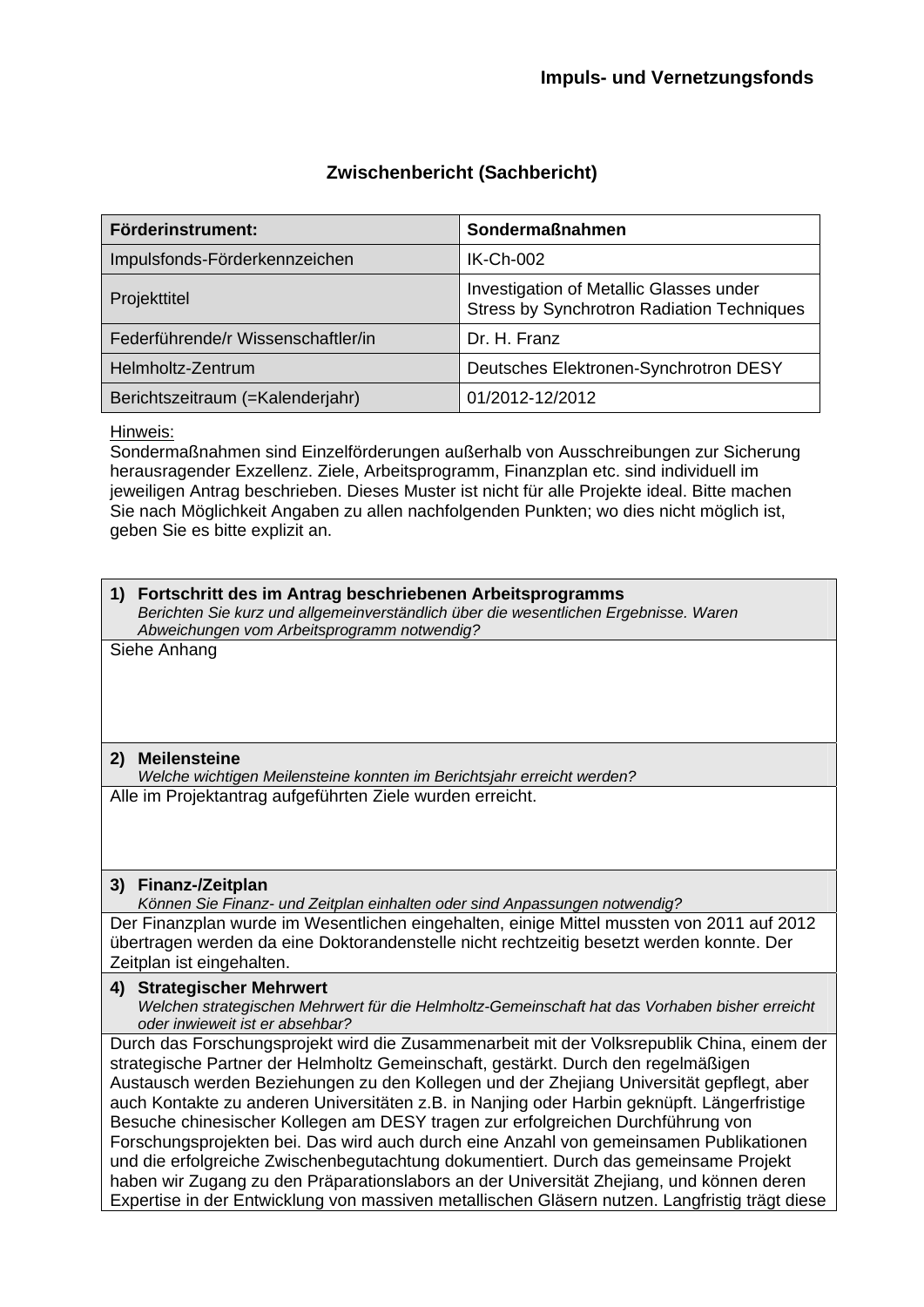| Kollaboration mit chinesischen Wissenschaftlern zu einer Intensivierung der<br>wissenschaftlichen Zusammenarbeit bei, die vor allem im Hinblick auf die Beteiligung Chinas<br>am Europäischen XFEL von großer strategischer Bedeutung ist. |
|--------------------------------------------------------------------------------------------------------------------------------------------------------------------------------------------------------------------------------------------|
| Nachhaltigkeit<br>5)<br>Inwieweit ist Nachhaltigkeit des Vorhabens bereits abzusehen oder eine Weiterführung nach<br>Auslaufen der Förderung geplant?                                                                                      |
| Eine Weiterführung des Projektes wird derzeit diskutiert. Unabhängig davon wird es auf<br>informeller Basis eine wissenschaftliche Zusammenarbeit auch in Zukunft geben.                                                                   |
| <b>Drittmittel</b><br>6)<br>Wurden Drittmittel eingeworben? Wenn ja, von wem und in welcher Höhe?                                                                                                                                          |
|                                                                                                                                                                                                                                            |
| 7) Patentanmeldungen<br>Wurden Patente angemeldet bzw. erteilter? Ggf. wie viele?                                                                                                                                                          |
|                                                                                                                                                                                                                                            |
| 8) Publikationen<br>Im Zwischenbericht bitte nur die wichtigsten bzw. Anzahl aufführen (peer reviewed, andere)                                                                                                                             |
| Siehe Anhang                                                                                                                                                                                                                               |

# **Activity report for IK-Ch-002 2011**

Much effort has been put into the study of plastic deformation mechanisms of metallic glasses (MGs), attempting to elucidate the origin of their high fracture strength. Yet little attention is paid to the elastic deformation of MGs. Our results reveal that an atomic reorientation happens in the first nearest-neighbor shell due to the elastic deformation. This reorientation subsequently leads to a drop in the local stress, which further results in a cooperative shift of surrounding atoms to counterbalance this change in the local stress level. A concordant region is formed as a result. The relation between this concordant region and the yield strength is thoroughly discussed in terms of its size and the stress level in this region. It is proposed that this concordant region could be the missing part that bridges the macroscopic yield strength and the microscopic atomic structure.

In situ tensile deformation tests provided detailed information about the mechanical properties of the  $Fe_{72.5}Cu_1Nb_2Mo_2Si_{15.5}B_7$  metallic glass. Analyzing series of two-dimensional XRD patterns in reciprocal space yielded strain tensor components of the amorphous alloy providing insight about its deformation mechanisms. Comparing tensile tests performed at different temperatures indicates that the deformation mechanism gradually changes from purely elastic to completely plastic regime. The Poisson ratio of the investigated alloy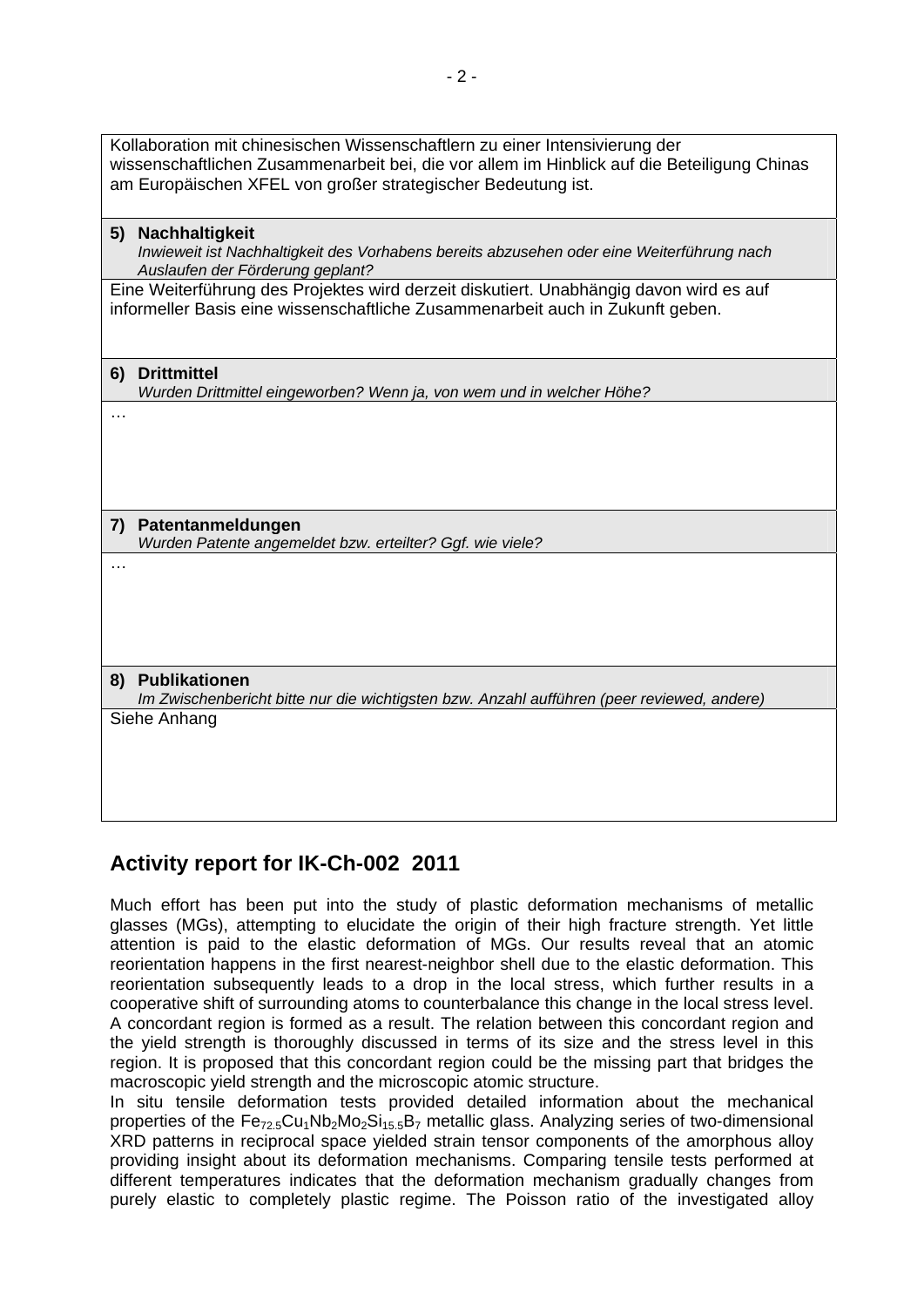increases with increasing deformation temperature, however the fracture strength shows opposite behavior.

The deformation behavior of  $Cu_{45}Zr_{46.5}Al_{7}Ti_{1.5}$  bulk metallic glass (BMG) under bending was investigated in-situ using high-energy X-ray synchrotron diffraction. Samples were bent using two different benders with radii of 10 and 20 mm. The components of the strain tensor were determined from the change of positions of the first maximum of the diffracted intensity in reciprocal space. The procedure of data treatment was improved by the introduction of direct beam off-center correction. Comparing results for the two different bending radii, we found that the zero stress region does not necessarily lay within the central part of the specimen. Bending with smaller radius resulted in symmetric strain distribution, whereas a larger bending radius revealed strong asymmetry. Furthermore, bending with a smaller radius (10 mm) shows steeper strain gradients as compared with the situation in which the larger bending radius (20 mm) was used. Using a smaller bending radius implies reaching higher tensile/compressive stresses and reveals the signs of the plastic deformation, which are demonstrated as a saturation of elastic strains.

Constant-rate heating experiments using a fast X-ray camera (time resolution of 2.7 s) revealed detailed information about the thermal stability of La62Al14*(*Cu5*/*6Ag1*/*6*)*14Ni5Co5 (at.%) bulk metallic glass. Analyzing diffraction patterns in reciprocal space yields the thermal expansion of the amorphous alloy providing insight into the thermally activated relaxation effects and kinetics of the glass transition. The glass transition appears as a break in the value of the coefficient of volume thermal expansion. Furthermore, real space analysis based on the reduced pair distribution function *G(r )* allows one to follow *in situ* the changes in the local atomic structure of the amorphous material during constant-rate heating.

The critical size of bulk metallic glasses is always the bottleneck in their use as structural material. In 2011, ZU successfully developed a new Zr-based alloy which can be cast into amorphous rods of 73 mm diameter by copper mould casting. This finding is linked with our understanding of the atomic structure of those metallic glasses. The high glass forming ability of this alloy is closely related to Be addition, which not only suppresses the phase separation happening in the as-cast Be-free BMG but also sustains the low Gibbs free energy difference for crystallization. This finding will stimulate more interest in developing BMGs and their industrial applications. Furthermore, we successfully fabricate an intrinsic plastic BMG (also Zr-based) with excellent bending and compressive properties in contrast to the poor plasticity that is usually observed in bulk metallic glasses. We suggest that the superior compressive and bending plastic strain can be attributed to a large amount of randomly distributed free volume. The mechanical, corrosion and thermal expansion properties, as well as elastic constants for the newly developed BMG have been investigated in detail.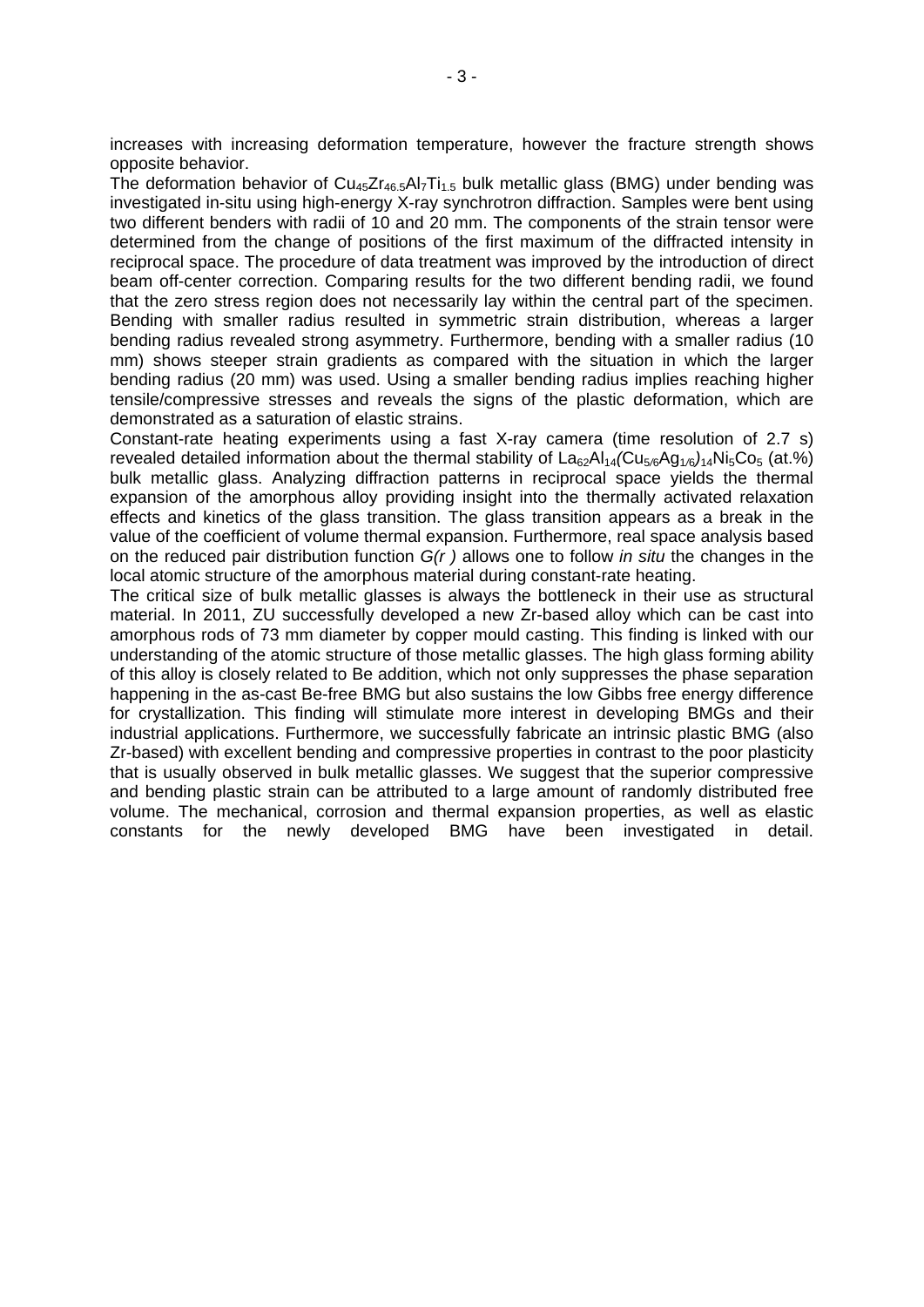# **PUBLICATIONS in 2011**

- 1. X. Wang, Q.P. Cao, Y.M. Chen, K. Hono, C. Zhong, Q.K. Jiang, X.P. Nie, L.Y. Chen, X.D. Wang, J.Z. Jiang, *A plastic Zr-based bulk metallic glass*, Acta Mater. **59**, 1037 (2011)
- 2. X.D. Wang, Q. P. Cao, J.Z. Jiang, H. Franz, J. Schroers, R.Z. Valiev, Y. Ivanisenko, H. Gleiter, H.-J. Fecht, *Atomic level structural modifications induced by severe plastic shear deformation in bulk metallic glasses*, Scripta Mater. **64**, 81 (2011)
- 3. H.B. Lou, X.D. Wang, F. Xu, S.Q. Ding, Q.P. Cao, K. Hono, J.Z. Jiang, *73 mm-diameter Bulk Metallic Glass Rod by Copper Mould Casting*, Appl.Phys.Lett. **99**, 051910 (2011)
- 4. J. Bednarcik, M. Sikorski, C. Curfs, X.D. Wang, J.Z. Jiang, H. Franz, *Thermal expansion of a La-based bulk metallic glass: insight from in-situ high-energy X-ray diffraction*, J. Phys. Condens. Matter **23**, 254204 (2011)
- 5. J. Bednarcik, S. Michalik, H. Franz, *In situ tensile deformation of Fe-rich metallic glass at elevated temperatures using hard X-ray diffraction*, J. Alloys and Compounds **509**, S92 (2011)
- 6. M. Stoica, V. Kolesar, J. Bednarcik, S. Roth, H. Franz, J. Eckert, *Thermal stability and magnetic properties of partially Co-substituted (Fe<sub>71.2</sub>B<sub>24</sub>Y<sub>4.8</sub>)<sub>96</sub>Nb<sub>4</sub> bulk metallic glasses*, J.Appl.Phys. **109**, 054901 (2011)
- 7. S. Michalik, J. Gamcova, J. Bednarcik, R. Varga, *In situ structural investigation of amorphous and nanocrystalline Fe40Co38Mo4B18 microwires*, J. Alloys and Compounds **509**, 3409 (2011)
- 8. C. Hostert, D. Music, J. Bednarcik, J. Keckes, V. Kapaklis, B. Hjörvarsson, J. M. Schneider, *Ab initio molecular dynamics model for density, elastic properties and short range order of Co-Fe-Ta-B metallic glass thin films*, J. Phys. Condens. Matter **23**, 475401 (2011)

# **Conferences and workshops in 2011**

In 2011 Zhejiang University organized the "Second International Conference on Mechanical Properties of Materials ICMPM" in Hangzhou with participation of members of the project.

# **Talks on conferences in 2011**

**J. Bednarcik, Soft Magnetic Amorphous Alloys in Synchrotron Light**  PNI-Workshop Magnetism, Berlin, Germany (01/17/2011-01/18/2011)

**J. Bednarcik**, *BMGs in Synchrotron Light: insights from in-situ experiments* Department of Materials Science and Engineering, Shanghai University, Shanghai, China (05/01/2011-05/04/2011)

**J. Bednarcik**, *High-energy X-ray diffraction: Introduction* Harbin Institute of Technology, Harbin, China (05/07/2011)